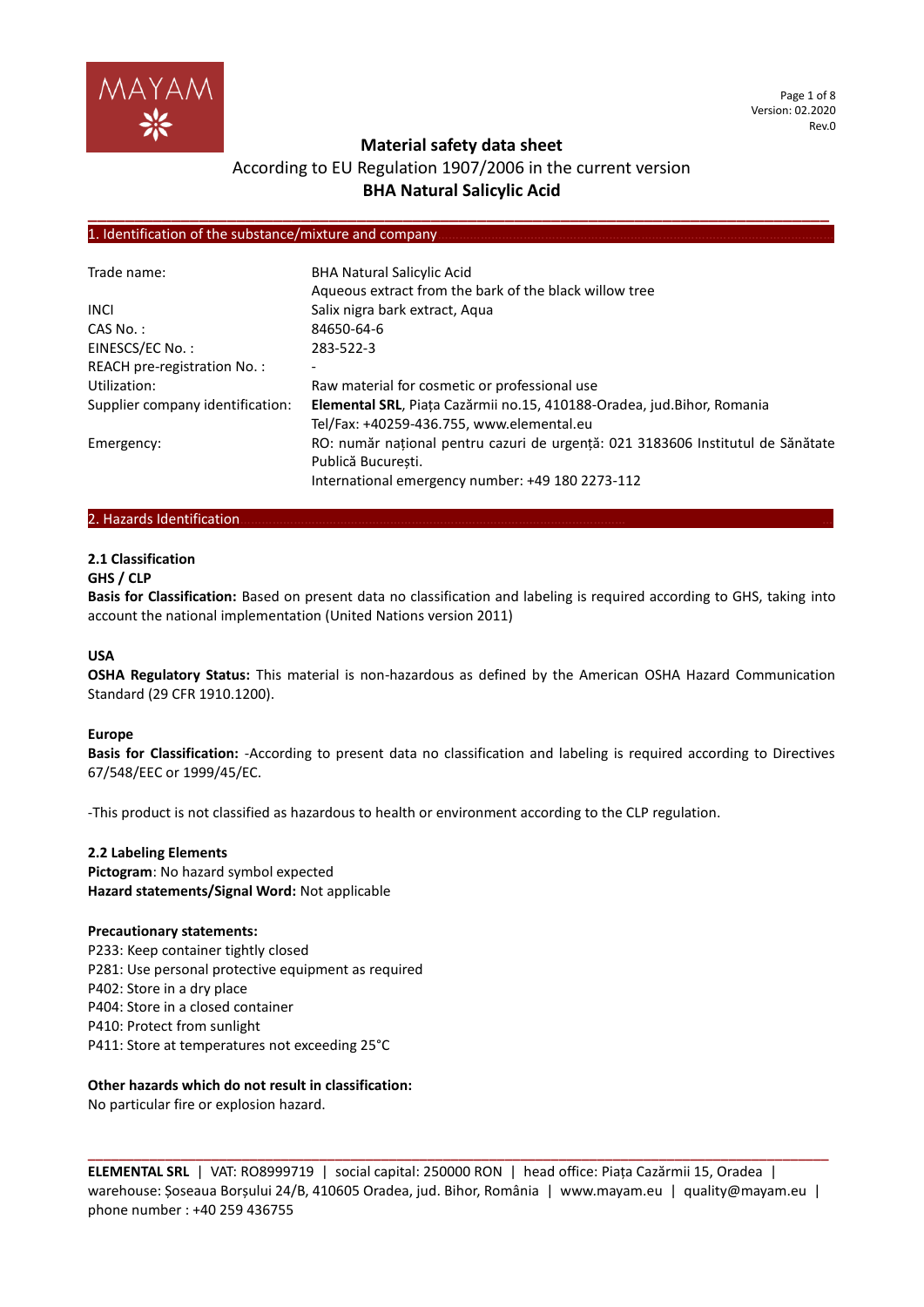

Page 2 of 8 Version: 02.2020 Rev.0

# **Material safety data sheet**

# According to EU Regulation 1907/2006 in the current version **BHA Natural Salicylic Acid**

**\_\_\_\_\_\_\_\_\_\_\_\_\_\_\_\_\_\_\_\_\_\_\_\_\_\_\_\_\_\_\_\_\_\_\_\_\_\_\_\_\_\_\_\_\_\_\_\_\_\_\_\_\_\_\_\_\_\_\_\_\_\_\_\_\_\_\_\_\_\_\_\_\_\_\_\_\_\_\_\_**

By mechanical effect: No particular hazards. By hydroscopic effect: No particular hazards.

## **US NFPA 704 (National Fire Protection Association) Hazard Rating System:**

Health hazard: Rating 0; Normal Material Flammability: Rating 0, Will Not Burn Reactivity: Rating 0, Stable Other Hazard Information: None

## **Results of PBT and vPvB assessment:**

-PBT: Not applicable -vPvB: Not applicable

3. Declaration of ingredients.

## **3.1 Common Chemical Name:** Water & Salix Nigra (Willow) Bark Extract

### **Chemical Family:** Plant Extract

**Description:** Mixture: consisting of the following components. This section describes all components of the mixture

| <b>Substance</b>                  | <b>CAS Numbers</b> | <b>EC Numbers</b> | Percentage        |
|-----------------------------------|--------------------|-------------------|-------------------|
| Water                             | 7732-18-5          | 231-791-2         | $73.00 - 75.00\%$ |
| Salix Nigra (Willow) Bark Extract | 84650-64-6         | 283-522-3         | $25.00 - 27.00\%$ |

**Formula:** Not applicable

### 4. First aid measures………………………………………………………………………………………… ………

**General:** In all cases of doubt, or when symptoms persist, seek medical attention.

**Inhalation:** Move to fresh air from exposure area. Get medical attention for any breathing difficulty.

**Skin contact:** Rinse with soap and water. Get medical advice if irritation develops.

**Eye contact:** Immediately rinse with plenty of water for at least 15 minutes, while keeping the eyes wide open. Consult with a physician.

**Ingestion:** Consult with a physician.

**Protection of first-aiders:** No special protection required.

5. Fire fighting measures.

**Fire and explosion hazards:** Not considered to be a fire and explosion hazard

**ELEMENTAL SRL** | VAT: RO8999719 | social capital: 250000 RON | head office: Piața Cazărmii 15, Oradea | warehouse: Șoseaua Borșului 24/B, 410605 Oradea, jud. Bihor, România | www.mayam.eu | quality@mayam.eu | phone number : +40 259 436755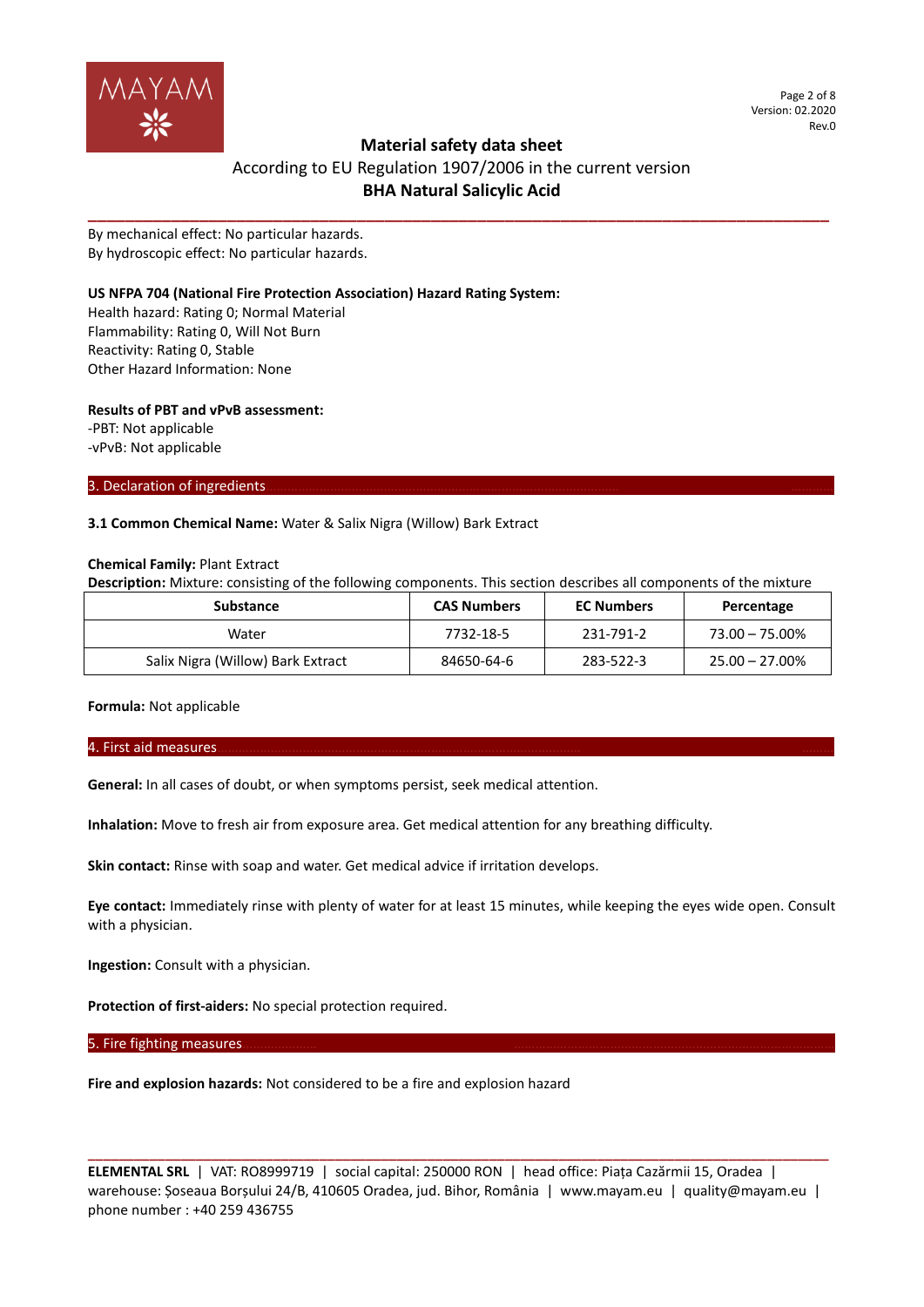

#### Page 3 of 8 Version: 02.2020 Rev.0

# **Material safety data sheet**

# According to EU Regulation 1907/2006 in the current version **BHA Natural Salicylic Acid**

**\_\_\_\_\_\_\_\_\_\_\_\_\_\_\_\_\_\_\_\_\_\_\_\_\_\_\_\_\_\_\_\_\_\_\_\_\_\_\_\_\_\_\_\_\_\_\_\_\_\_\_\_\_\_\_\_\_\_\_\_\_\_\_\_\_\_\_\_\_\_\_\_\_\_\_\_\_\_\_\_**

## **5.1 Extinguishing media**

Suitable: Water, dry chemicals, foam and carbon dioxide Not suitable: None known

## **5.2 Fire fighting**

Move container from fire area if it can be done without risk. Avoid inhalation of material or combustion by-products. Stay upwind and keep out of low area

## **5.3 Protection for fire-fighters**

Boots, gloves, goggles

6. Accidental release measures.

## **6.1 Personal precautions**

Avoid contact with eyes.

Personal Protective Equipment: -Protective goggles

## **6.2 Environmental precautions**

Prevent entry into sewers and waterways. Do not allow material to contaminate ground water system

## **6.3 Methods for cleaning up**

| Recovery:                 | Pick up free liquid for recycling or disposal. Residual liquid can be absorbed on an<br>linert material. |
|---------------------------|----------------------------------------------------------------------------------------------------------|
| Cleaning/Decontamination: | Wash non-recoverable remainder with water.                                                               |
| Disposal:                 | For disposal of residues refer to sections 8 & 13.                                                       |

## 7. Handling and storage...

# **7.1 Handling**

Technical measures: Labeling: Keep out of the reach of children. Measures: For industrial use, only as directed. Safe handling advice: Wash hands after use. Avoid storage near feed or food stuff.

# **7.2 Storage**

Technical measures: Keep container closed.

Recommended Storage Conditions: Store in a cool, dry place. It should not be exposed to excessive heat or cold. Do not freeze.

Incompatible products: Avoid contact with strong oxidizers.

Refer to the detailed list of incompatible materials (Section 10 Stability/Reactivity)

Packaging: Product may be packaged in normal commercial packaging.

Packaging materials: Recommended - Polypropylene & High Density Polyethylene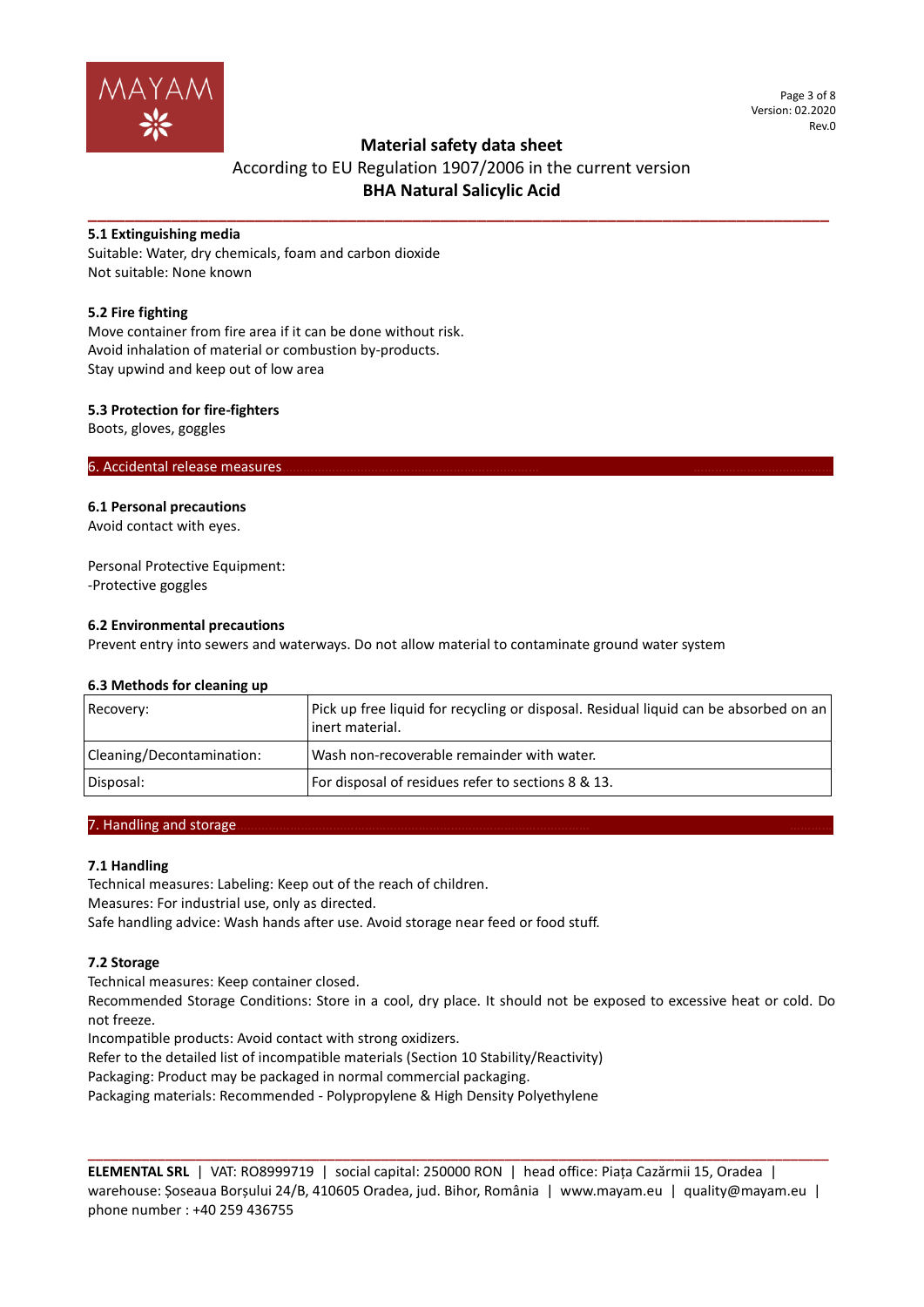

Page 4 of 8 Version: 02.2020 Rev.0

# **Material safety data sheet**

# According to EU Regulation 1907/2006 in the current version **BHA Natural Salicylic Acid**

**\_\_\_\_\_\_\_\_\_\_\_\_\_\_\_\_\_\_\_\_\_\_\_\_\_\_\_\_\_\_\_\_\_\_\_\_\_\_\_\_\_\_\_\_\_\_\_\_\_\_\_\_\_\_\_\_\_\_\_\_\_\_\_\_\_\_\_\_\_\_\_\_\_\_\_\_\_\_\_\_**

#### 8. Exposure controls / personal protection.

**Precautionary statements:** Ensure adequate ventilation

### **8.1 Control parameters**

Occupational exposure Limits: France: Not Determined ACGIH: Not Determined Korea: Not Determined UK: Not Determined Surveillance procedures: Not Determined Engineering measures: Not Determined

### **8.2 Personal Protective Equipment**

Respiratory protection: Local exhaust Hand protection: Protective gloves made of rubber or neoprene. Eye protection: Safety glasses. Collective emergency equipment: Eye fountain. Skin and Body Protection: Suitable protective clothing Hygiene measures: Handle in accordance with good industrial hygiene and safety practice. Measures related to the Environment: No particular measures

### 9. Physical and chemical properties

## **9.1 Information on basic physical and chemical properties**

**Appearance:** Colorless to light amber liquid **Color (Gardner):** 4 Maximum **Odor:** Characteristic **pH (Direct @ 25°C):** 4.0 – 6.5 **NVM (1g-1hr-105°C-sand):** 25.0% Minimum **Ash (600°C):** 0.50% Maximum **Salicylic Acid (UV):** 9.8 – 11.5% **Identification (FT-IR Spectra):** To match standard **Heavy Metals:** < 20 ppm **Lead:** < 10 ppm **Arsenic:** < 2 ppm **Cadmium:** < 1 ppm **Microbial Content:** < 100 CFU/g; No pathogens **Yeast & Mold:** < 100 CFU/g **Gram Negative Bacteria:** 0 CFU/g **Specific Gravity:** 1.08 **Vapor density:** Not applicable **Boiling Point:** 100°C **Freezing Point:** 0°C **Melting point:** Not applicable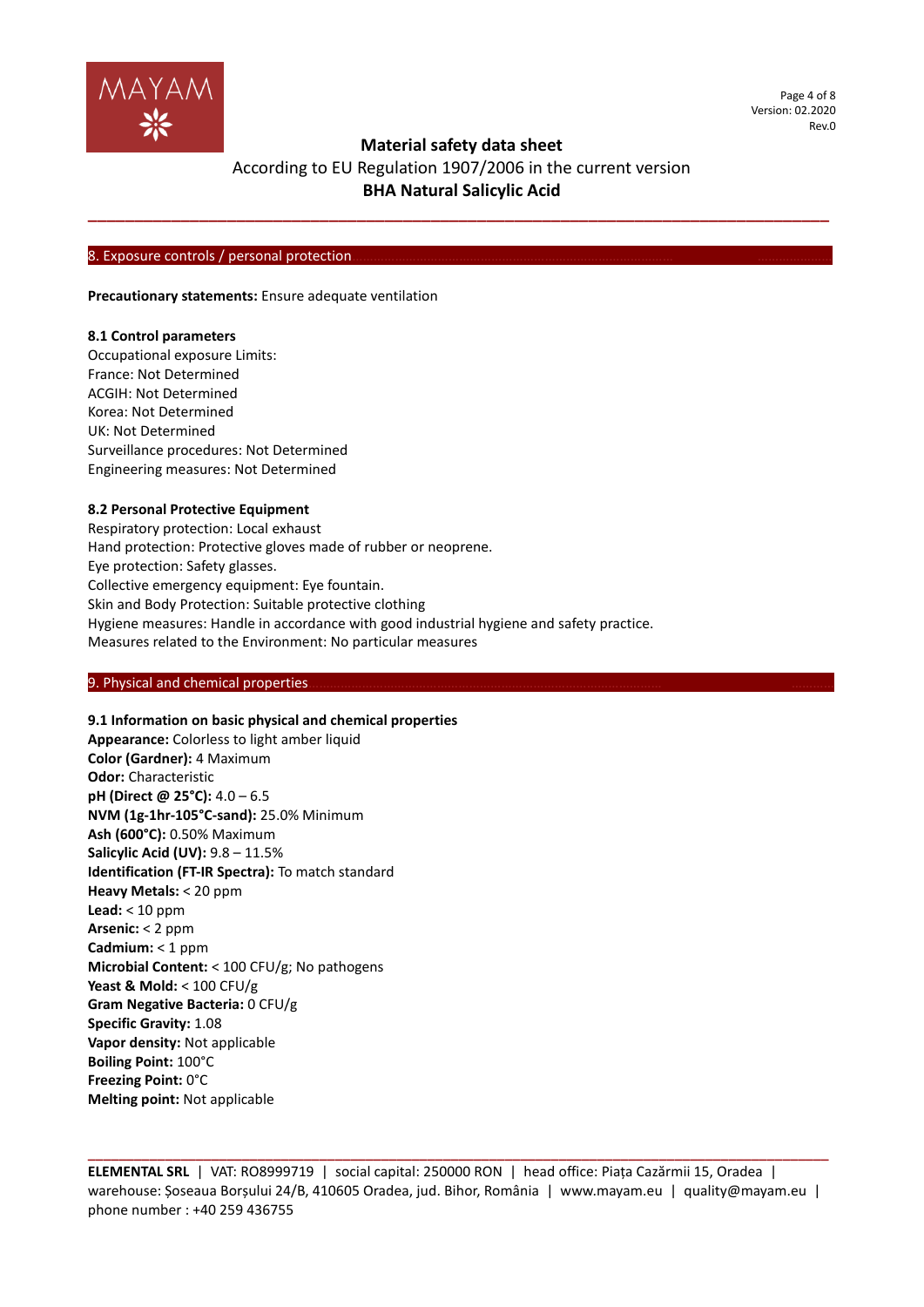

# **Material safety data sheet**

# According to EU Regulation 1907/2006 in the current version **BHA Natural Salicylic Acid**

**\_\_\_\_\_\_\_\_\_\_\_\_\_\_\_\_\_\_\_\_\_\_\_\_\_\_\_\_\_\_\_\_\_\_\_\_\_\_\_\_\_\_\_\_\_\_\_\_\_\_\_\_\_\_\_\_\_\_\_\_\_\_\_\_\_\_\_\_\_\_\_\_\_\_\_\_\_\_\_\_**

**Flash point:** > 200°F **Oxidizing properties:** Non oxidizing material according to EC criteria. **Solubility**: In water: Soluble In organic solvents: Not determined Log P: Not determined

### **9.2 Other information**

no data available

## 10. Stability and reactivity.

### **10.1 Stability**

Stable under ordinary conditions of use and storage up to one year then re-test to full product specifications to extend shelf life.

### **Hazardous reactions:** None known

**Conditions to avoid:** No dangerous reactions known under use of normal conditions. Avoid extreme heat. **Materials to avoid:** No dangerous reaction known with common products. **Hazardous decomposition products:** None known

### 11. Toxicological information.

**Ingestion:** Not Determined **Dermal:** Non-Irritant (Dermal Irritection Model) **Ocular:** Non-Irritant (Ocular Irritection Model) **Inhalation:** Not Determined **Acute toxicity data:** EC50 (Acute Daphnia): 690.32 mg/L - Not harmful to aquatic organisms **Sensitization:** Non-Primary Sensitizer; Will not cause allergic contact dermatitis (In Chemico Skin Sensitization Direct Peptide Reactivity Assay & In Vitro Skin Sensitization ARE-Nrf2 Luciferase Test Method) **Repeated dose toxicity:** No known effects **Subacute to chronic toxicity:** Not Determined **Mutagenicity:** Non-Mutagenic (OECD471/ISO10993.Part 3 – Genotoxicity: Bacterial Reverse Mutation Test)

**Additional Toxicological Information:** This product is not subject to classification according to the calculation method of the General EU Classification Guidelines for Preparations as issued in the latest version.

### **11.1 Specific effects:**

Carcinogenicity: No known effects Mutagenicity: No known effects Reproductive toxicity: No known effects Neuro-toxicity: No known effects

## **11.2 For more information**

Does not present any particular risk on handling under normal conditions of good occupational hygiene practice. This product has not been tested for the following: -Primary cutaneous and corrosive irritation

**ELEMENTAL SRL** | VAT: RO8999719 | social capital: 250000 RON | head office: Piața Cazărmii 15, Oradea | warehouse: Șoseaua Borșului 24/B, 410605 Oradea, jud. Bihor, România | www.mayam.eu | quality@mayam.eu | phone number : +40 259 436755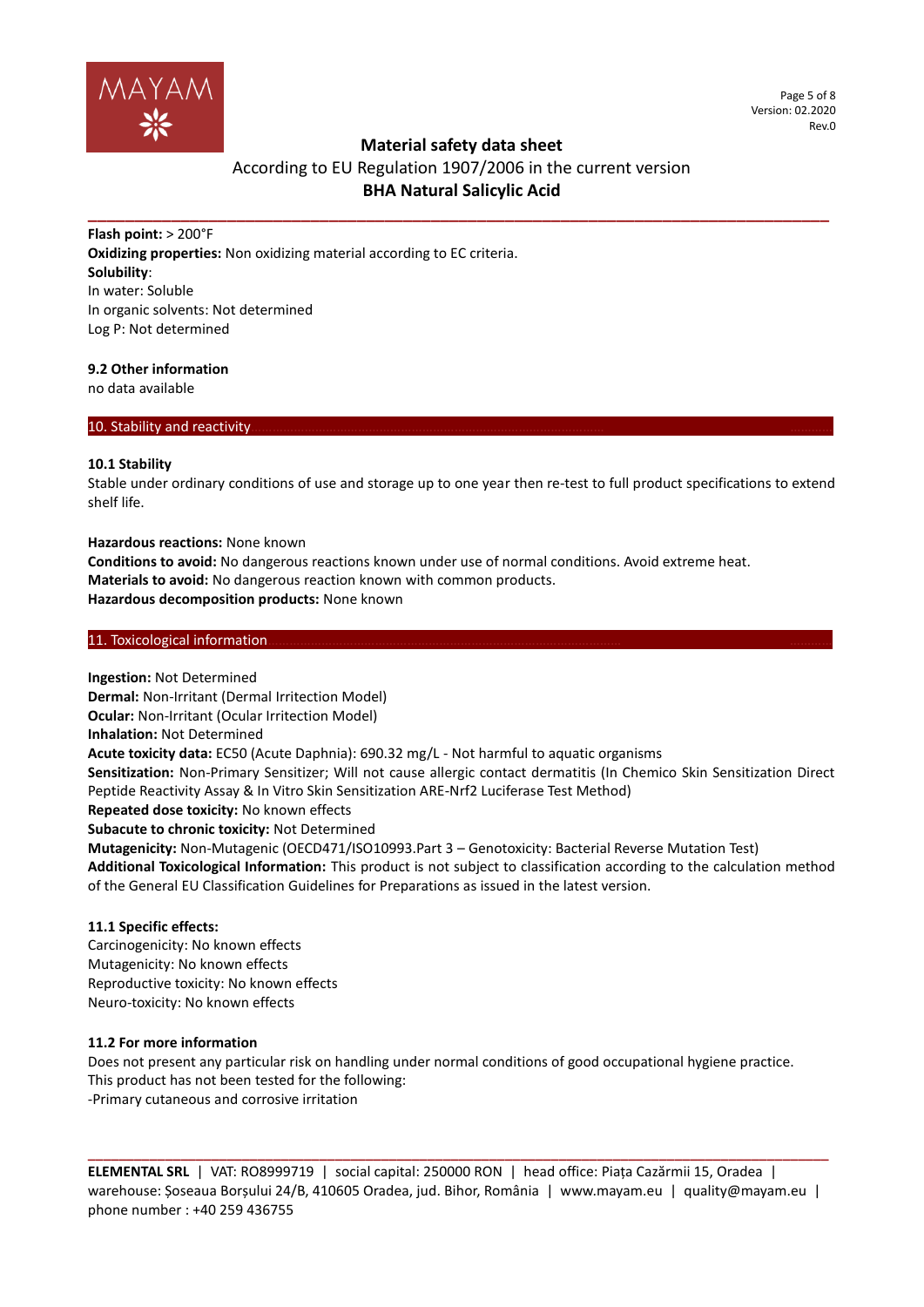

# **Material safety data sheet**

# According to EU Regulation 1907/2006 in the current version **BHA Natural Salicylic Acid**

**\_\_\_\_\_\_\_\_\_\_\_\_\_\_\_\_\_\_\_\_\_\_\_\_\_\_\_\_\_\_\_\_\_\_\_\_\_\_\_\_\_\_\_\_\_\_\_\_\_\_\_\_\_\_\_\_\_\_\_\_\_\_\_\_\_\_\_\_\_\_\_\_\_\_\_\_\_\_\_\_**

#### 12. Ecological information

## **Ecotoxicity**

Effects on the aquatic environment: Not Determined

### **Biodegradability:**

Persistence: Readily Biodegradable (88% biodegradation after 28 days of testing)

### **Bioaccumulation:**

Octanol / water partition coefficient: Not Determined

### **Mobility:**

Precipitation: Expected behavior of the product: Ultimate destination of the product: Soil & sediment.

### **Other Adverse Effects:** None known

### 13. Disposal considerations

### **13.1 Residues from product**

Prohibition: Do not allow the product to be released into the Environment. Destruction/Disposal: Dispose of in accordance with relevant local regulations

## **13.2 Contaminated packaging**

Decontamination/cleaning: Cleaning is not required prior to disposal. Destruction/Disposal: Note: Take all necessary precautions when disposing of this product according to local regulations.

### 14. Transport information.

**UN Number:** None

## **UN Shipping Name:** None

**Transport Hazard Class:** Not classified as dangerous for transport Land (rail/road): Material is not restrictive for land transport and is not regulated by ADR/RID Sea: Material is not restrictive for sea transport and is not regulated by IMO/IMDG Air: Material is not restrictive for land transport and is not regulated by ICA/IATA

**ELEMENTAL SRL** | VAT: RO8999719 | social capital: 250000 RON | head office: Piața Cazărmii 15, Oradea | warehouse: Șoseaua Borșului 24/B, 410605 Oradea, jud. Bihor, România | www.mayam.eu | quality@mayam.eu | phone number : +40 259 436755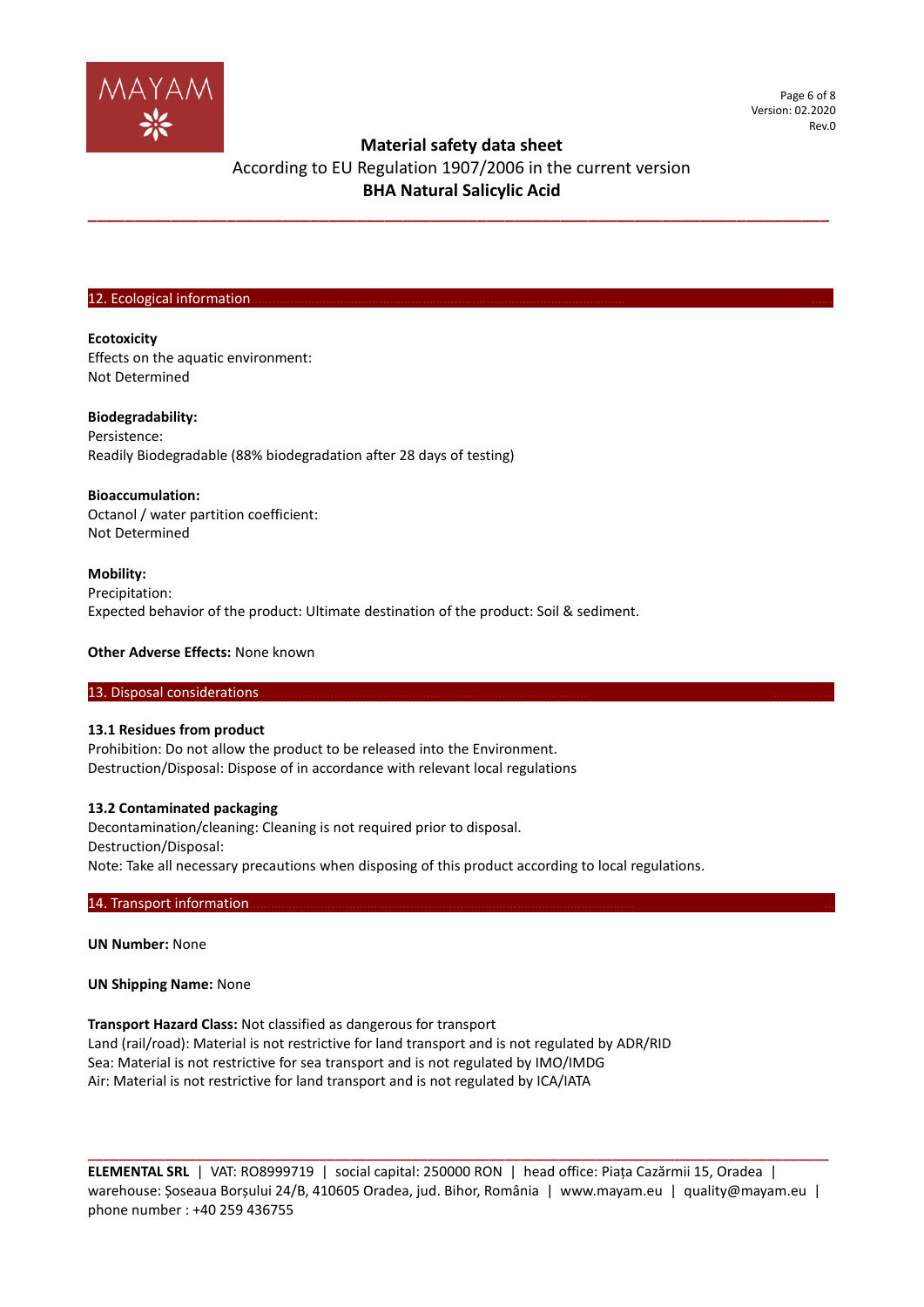

# **Material safety data sheet**  According to EU Regulation 1907/2006 in the current version **BHA Natural Salicylic Acid**

**\_\_\_\_\_\_\_\_\_\_\_\_\_\_\_\_\_\_\_\_\_\_\_\_\_\_\_\_\_\_\_\_\_\_\_\_\_\_\_\_\_\_\_\_\_\_\_\_\_\_\_\_\_\_\_\_\_\_\_\_\_\_\_\_\_\_\_\_\_\_\_\_\_\_\_\_\_\_\_\_**

**Marine Pollutant:** No

**Transport/Additional Information:** Not regulated for US DOT Transport in non-bulk containers This material is not dangerous or hazardous

## **Special Precautions for User:** None known

The above regulatory prescriptions are those valid on the date of publication of this sheet. However, given the possible evolution of transport regulations for hazardous materials and in the event of the MSDS in your possession dating back more than 12 months, it is advisable to check their validity with your sales office.

### 15. Regulatory information

## **15.1 Labeling/Restrictions**

EC regulations: Not to be used for children under three years of age Chinese regulations: Not to be used for children under three years of age Brazilian regulations: Not to be used for children under three years of age ASEAN regulations: Not to be used for children under three years of age Mexico regulations: Not to be used for children under three years of age

### **15.2 Further regulations**

United Kingdom: Handle in accordance with relevant British regulation: control of substance Hazardous to Health Regulations Environmental Hygiene Guidance: EH40 Workplace Exposure Limits (revised annually) Korea regulations: Industrial safety and hygiene regulation: No Hazardous material control regulation: No Fire prevention regulation: No Germany: Regulations concerning the classification of hazards for water (WGK – Wassergefährdungsklasse:): - WGK 1 – Low hazard to waters (VwVwS dd 27/07/2005, KBws)

### **15.3 Other regulations:**

EINECS inventory status: Aqua: 231-791-2 Salix Nigra Bark Extract: 283-522-3 TSCA inventory status: Exempt AICS inventory status: 7732-18-5 & 84650-64-6 Canadian (CEPA DSL) inventory status: Exempt: Salix Nigra (Willow) Bark Extract Listed: Water Japan (MITI list): Water & Salix Nigra (Willow) Bark Extract Korea: Water & Salix Nigra (Willow) Bark Extract China inventory status: Water & Salix Nigra (Willow) Bark Extract Philippines inventory status: Exempt: Salix Nigra (Willow) Bark Extract Listed as: Water

## 16. Additional information

## **16.1 Abbreviations**

**ELEMENTAL SRL** | VAT: RO8999719 | social capital: 250000 RON | head office: Piața Cazărmii 15, Oradea | warehouse: Șoseaua Borșului 24/B, 410605 Oradea, jud. Bihor, România | www.mayam.eu | quality@mayam.eu | phone number : +40 259 436755